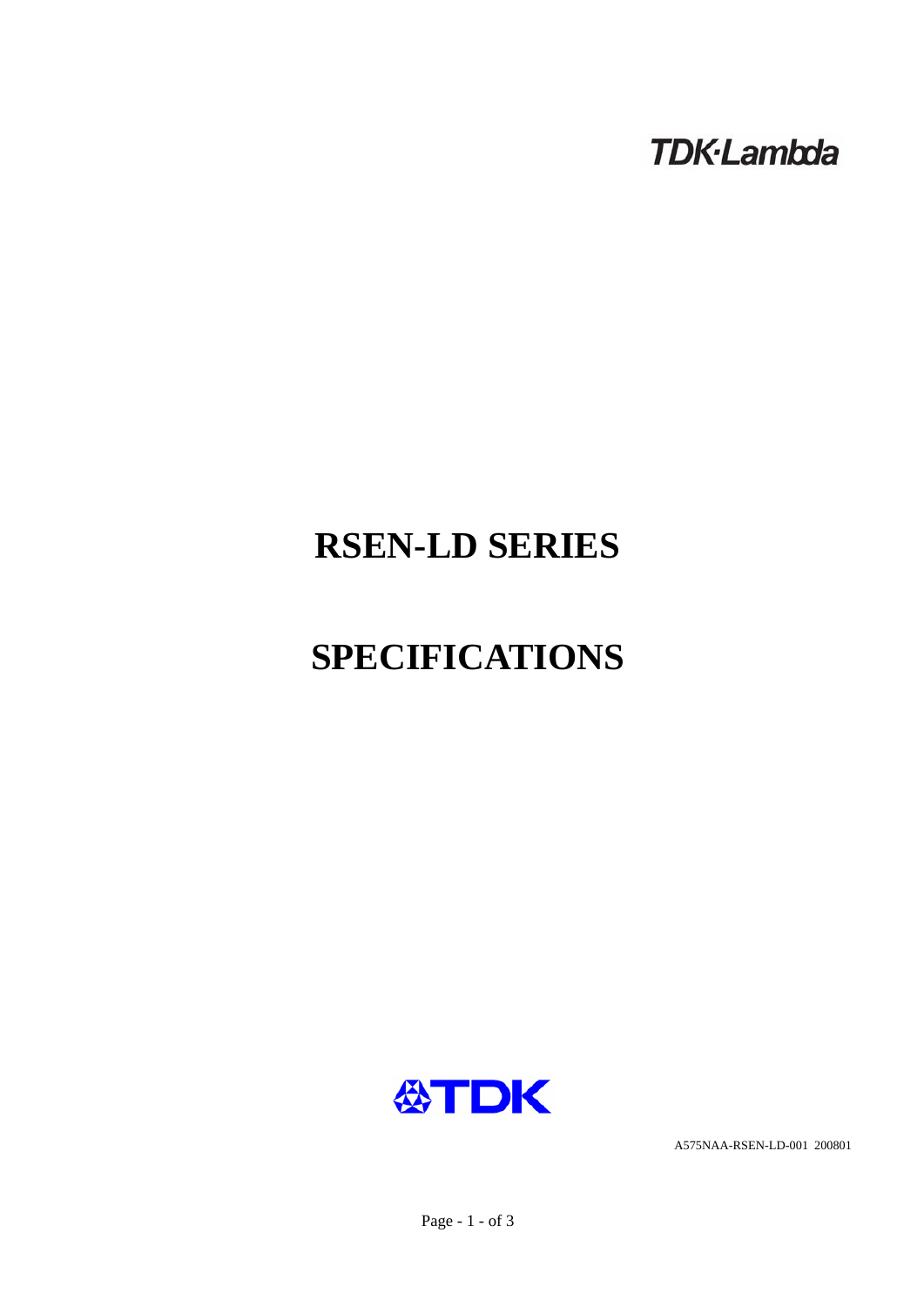### **RSEN-LD SERIES**

## **SPECIFICATIONS**

|                | Items                                                             |            | Model                    | RSEN-2003LD                                                                                                                               | <b>RSEN-2006LD</b> | RSEN-2010LD                             | <b>RSEN-2016LD</b> | RSEN-2020LD |  |
|----------------|-------------------------------------------------------------------|------------|--------------------------|-------------------------------------------------------------------------------------------------------------------------------------------|--------------------|-----------------------------------------|--------------------|-------------|--|
| $\mathbf{1}$   | Rated Voltage (AC, DC)                                            |            | V                        |                                                                                                                                           |                    | 250                                     |                    |             |  |
| $\overline{2}$ | Rated Current (AC, DC)                                            | $*1$       | A                        | 3                                                                                                                                         | 6                  | 10                                      | 16                 | 20          |  |
| 3              | <b>Test Voltage</b><br>(terminals to base plate, 1min AC)         |            | V                        | 2500 at $20\pm15^{\circ}$ C, 65 $\pm$ 20 %                                                                                                |                    |                                         |                    |             |  |
| $\overline{4}$ | <b>Isolation Resistance</b><br>(terminals to base plate, 500V DC) |            | $M \Omega$               | 100 min. at $20\pm15^{\circ}$ C, $65\pm20$ %                                                                                              |                    |                                         |                    |             |  |
| 5              | Leakage Current                                                   | 250V, 60Hz | mA                       |                                                                                                                                           |                    | $0.01$ max.                             |                    |             |  |
| 6              | DC Resistance (both lines)                                        |            | $m \Omega$               | 250                                                                                                                                       | 110                | 40                                      | 20                 | 10          |  |
| 7              | Temperature Rise                                                  |            | $\rm ^{\circ}C$          | 30 max.                                                                                                                                   |                    |                                         |                    |             |  |
| 8              | <b>Operating Temperature</b>                                      |            | $\rm ^{\circ}C$          | $-25 - +85$                                                                                                                               |                    |                                         |                    |             |  |
| 9              | <b>Operating Humidity</b>                                         |            | ٠                        | $15 - 85$ % RH                                                                                                                            |                    |                                         |                    |             |  |
| 10             | <b>Storage Temperature</b>                                        |            | $\rm ^{\circ}C$          | $-25 - +85$                                                                                                                               |                    |                                         |                    |             |  |
| 11             | <b>Storage Humidity</b>                                           |            | $\overline{a}$           | $5 \sim 85$ % RH                                                                                                                          |                    |                                         |                    |             |  |
| 12             | Vibration                                                         |            | $\overline{\phantom{a}}$ | Frequency : 10~55Hz Acceleration : 9.8m/s <sup>2</sup> , Sweep for 1 min.<br>Dimension and times : X, Y and Z directions for 1 hour each. |                    |                                         |                    |             |  |
| 13             | <b>Safety Standards</b>                                           |            | $\overline{\phantom{a}}$ |                                                                                                                                           |                    | EN60939 (SEMKO), UL1283, CSA C22.2 No.8 |                    |             |  |
| 14             | Weight                                                            |            | g                        | 200                                                                                                                                       | 260                | 260                                     | 260                | 260         |  |

#### **NOTE**

 \*1 Value for Ta less than 55 °C (include 55 °C) For Ta more than 55 °C (not include 55 °C) According to the derating curve shown on the right.



#### **CAUTION**

·Specifications which provide more details for the proper and safe use of the described product are available upon request.

·All specification are subject to change without notice.

A575NAA-RSEN-LD-001 200801